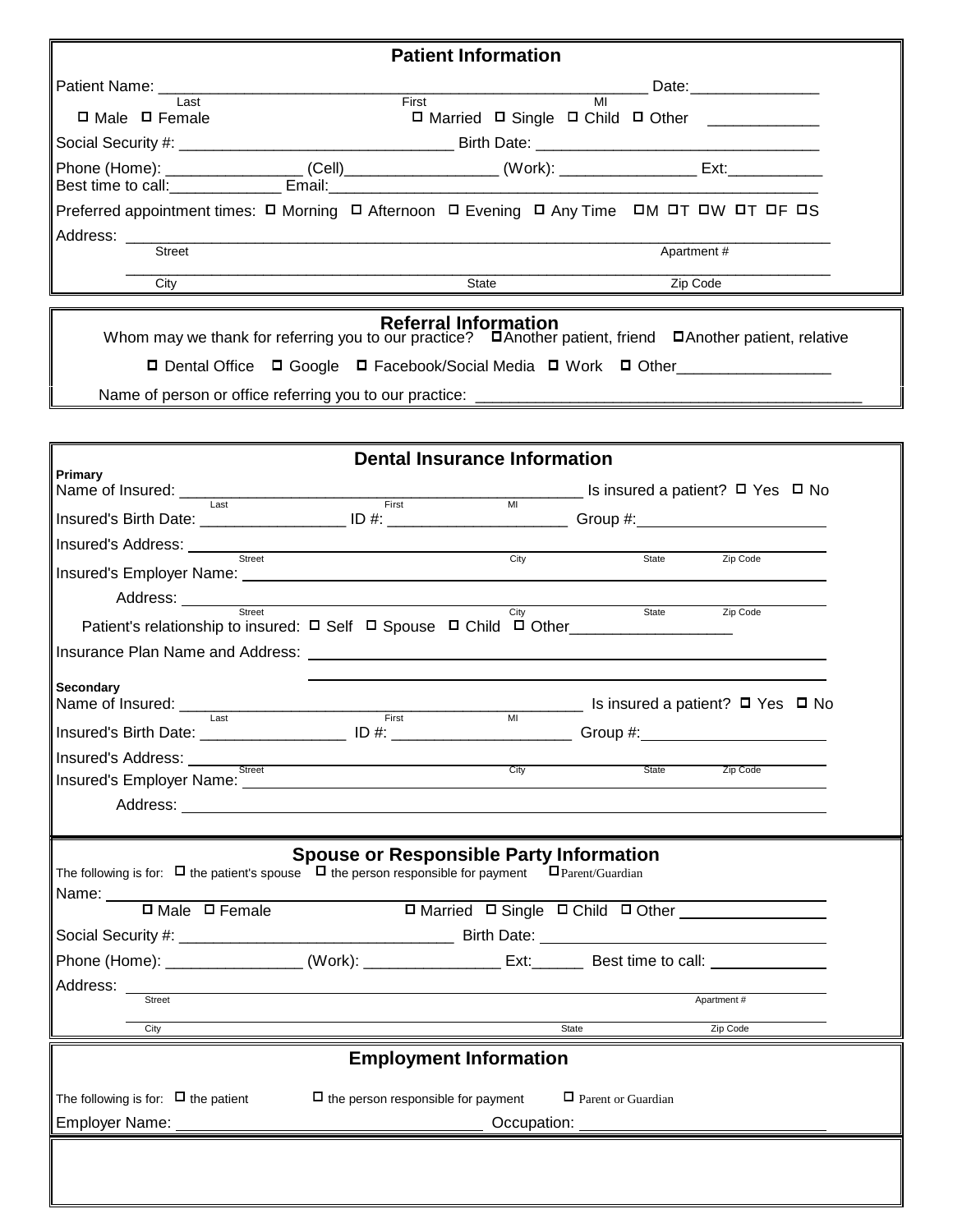|                                                                                                                                                                                                                         |                                                                                                                                                                                                                                                                                                             | <b>Health Information</b>                                                                                                                                                                                    |                                                                                                                                                                                                                                                                                                                                                                                                                                                                                                                     |  |
|-------------------------------------------------------------------------------------------------------------------------------------------------------------------------------------------------------------------------|-------------------------------------------------------------------------------------------------------------------------------------------------------------------------------------------------------------------------------------------------------------------------------------------------------------|--------------------------------------------------------------------------------------------------------------------------------------------------------------------------------------------------------------|---------------------------------------------------------------------------------------------------------------------------------------------------------------------------------------------------------------------------------------------------------------------------------------------------------------------------------------------------------------------------------------------------------------------------------------------------------------------------------------------------------------------|--|
|                                                                                                                                                                                                                         | Have you ever had any of the following? Please check those that apply:                                                                                                                                                                                                                                      |                                                                                                                                                                                                              |                                                                                                                                                                                                                                                                                                                                                                                                                                                                                                                     |  |
| $\square$ AIDS<br>D Allergies __________                                                                                                                                                                                | $\Box$ Fainting<br>$\Box$ Glaucoma<br>$\Box$ Growths                                                                                                                                                                                                                                                        | □ Mental Disorders<br>□ Nervous Disorders<br>$\square$ Pacemaker                                                                                                                                             | $\blacksquare$ Tumors<br>$\Box$ Ulcers<br><b>D</b> Venereal Disease                                                                                                                                                                                                                                                                                                                                                                                                                                                 |  |
| <b>□</b> Anemia<br>$\Box$ Arthritis<br>□ Artificial Joints<br>$\Box$ Asthma<br>□ Blood Disease<br>□ Cancer<br>$\Box$ Diabetes<br>$\Box$ Dizziness<br>$\Box$ Epilepsy<br>□ Excessive Bleeding<br>If yes, please explain: | $\Box$ Hay Fever<br>$\Box$ Head Injuries<br>□ Heart Disease<br>$\Box$ Heart Murmur<br>$\Box$ Hepatitis<br>□ High Blood Pressure<br>□ Low Blood Pressure<br>$\Box$ Jaundice<br>□ Kidney Disease<br>□ Liver Disease<br>• Have you ever had any complications following dental treatment? $\Box$ Yes $\Box$ No | $\Box$ Pregnancy<br>Due date:<br>□ Radiation Treatment<br>□ Respiratory Problems<br>□ Rheumatic Fever<br>$\Box$ Rheumatism<br>□ Sinus Problems<br>□ Stomach Problems<br>$\Box$ Stroke<br>$\Box$ Tuberculosis | □ Codeine Allergy<br>□ Penicillin Allergy<br><b>D NONE OF THE</b><br>ABOVE.<br>OTHER:<br>$\begin{tabular}{ c c c c } \hline \quad \quad & \quad \quad & \quad \quad & \quad \quad \\ \hline \quad \quad & \quad \quad & \quad \quad & \quad \quad \\ \hline \end{tabular}$<br>$\blacksquare$ . The set of the set of the set of the set of the set of the set of the set of the set of the set of the set of the set of the set of the set of the set of the set of the set of the set of the set of the set of the |  |
| • Have you been admitted to a hospital or needed emergency care during the past two years? $\Box$ Yes $\Box$ No                                                                                                         |                                                                                                                                                                                                                                                                                                             |                                                                                                                                                                                                              |                                                                                                                                                                                                                                                                                                                                                                                                                                                                                                                     |  |
|                                                                                                                                                                                                                         | • Are you now under the care of a physician? $\Box$ Yes $\Box$ No                                                                                                                                                                                                                                           |                                                                                                                                                                                                              |                                                                                                                                                                                                                                                                                                                                                                                                                                                                                                                     |  |
|                                                                                                                                                                                                                         |                                                                                                                                                                                                                                                                                                             |                                                                                                                                                                                                              |                                                                                                                                                                                                                                                                                                                                                                                                                                                                                                                     |  |
| • Do you have any health problems that need further clarification? $\Box$ Yes $\Box$ No                                                                                                                                 |                                                                                                                                                                                                                                                                                                             |                                                                                                                                                                                                              |                                                                                                                                                                                                                                                                                                                                                                                                                                                                                                                     |  |
| Yes / No                                                                                                                                                                                                                |                                                                                                                                                                                                                                                                                                             | Have you taken Phen-Fen/ Redux or on any special diet? _________________________                                                                                                                             |                                                                                                                                                                                                                                                                                                                                                                                                                                                                                                                     |  |
| Yes / No<br>Do you take or have taken Bisphosphonates for Osteoporosis? ____________________                                                                                                                            |                                                                                                                                                                                                                                                                                                             |                                                                                                                                                                                                              |                                                                                                                                                                                                                                                                                                                                                                                                                                                                                                                     |  |
| Women: Are you pregnant or trying? Yes / No                                                                                                                                                                             | Nursing? Yes / No                                                                                                                                                                                                                                                                                           | Oral Contraceptives: Yes / No                                                                                                                                                                                |                                                                                                                                                                                                                                                                                                                                                                                                                                                                                                                     |  |
| <b>Allergies to:</b><br>Aspirin                                                                                                                                                                                         | Penicillin<br>Codeine                                                                                                                                                                                                                                                                                       | Acrylic<br>Metals Latex                                                                                                                                                                                      | Sulfa                                                                                                                                                                                                                                                                                                                                                                                                                                                                                                               |  |
|                                                                                                                                                                                                                         | Any Allergies to medications: ________________________                                                                                                                                                                                                                                                      | Medication Currently taking Medication Currently taking                                                                                                                                                      |                                                                                                                                                                                                                                                                                                                                                                                                                                                                                                                     |  |
|                                                                                                                                                                                                                         |                                                                                                                                                                                                                                                                                                             | <b>DENTAL HISTORY</b>                                                                                                                                                                                        |                                                                                                                                                                                                                                                                                                                                                                                                                                                                                                                     |  |

Date of Last Dental Visit: \_\_\_\_\_\_\_\_\_\_\_\_\_\_\_\_\_\_ Reason for this visit:\_\_\_\_\_\_\_\_\_\_\_\_\_\_\_\_\_\_\_\_\_\_\_\_\_\_\_\_\_\_\_\_\_\_\_

| Yes / No                                          |                                                                           |  |  |
|---------------------------------------------------|---------------------------------------------------------------------------|--|--|
|                                                   | Do you have any dental concerns?                                          |  |  |
| Yes / No                                          | Do your gums ever bleed? _____________How often do you brush & floss ____ |  |  |
| Yes / No                                          | Does food catch between your teeth?                                       |  |  |
| Yes / No                                          | Do you have any loose teeth?                                              |  |  |
| Yes / No                                          | Do you have clicking, popping or discomfort with your jaw?                |  |  |
| Yes / No                                          | Do you clench or grind your teeth?                                        |  |  |
| Yes / No                                          | Do you use any tobacco products? If yes how much?                         |  |  |
| Yes / No                                          | Do you have any growths/ sores in your mouth?                             |  |  |
| Yes / No                                          | Do you require to take a pre-medication prior to a dental appointments?   |  |  |
| Yes / No                                          | Have you ever had an adverse reaction to dental anesthetic?               |  |  |
| Date of last dental visit: Previous Dentist Name: |                                                                           |  |  |
| Do you have gag reflex or dental anxiety?         |                                                                           |  |  |

To the best of my knowledge, all of the preceding answers and information provided are true and correct. If I ever have any change in my health, I will inform the doctors at the next appointment without fail. \_\_\_\_\_\_\_\_\_\_\_\_\_\_\_\_\_\_\_\_\_\_\_\_\_\_\_\_\_\_\_\_\_\_\_\_\_\_\_\_\_\_\_\_\_\_\_\_\_\_\_\_\_\_\_\_\_\_\_\_\_\_\_\_\_ Date: \_\_\_\_\_\_\_\_\_\_\_\_\_\_\_\_\_\_\_

lī